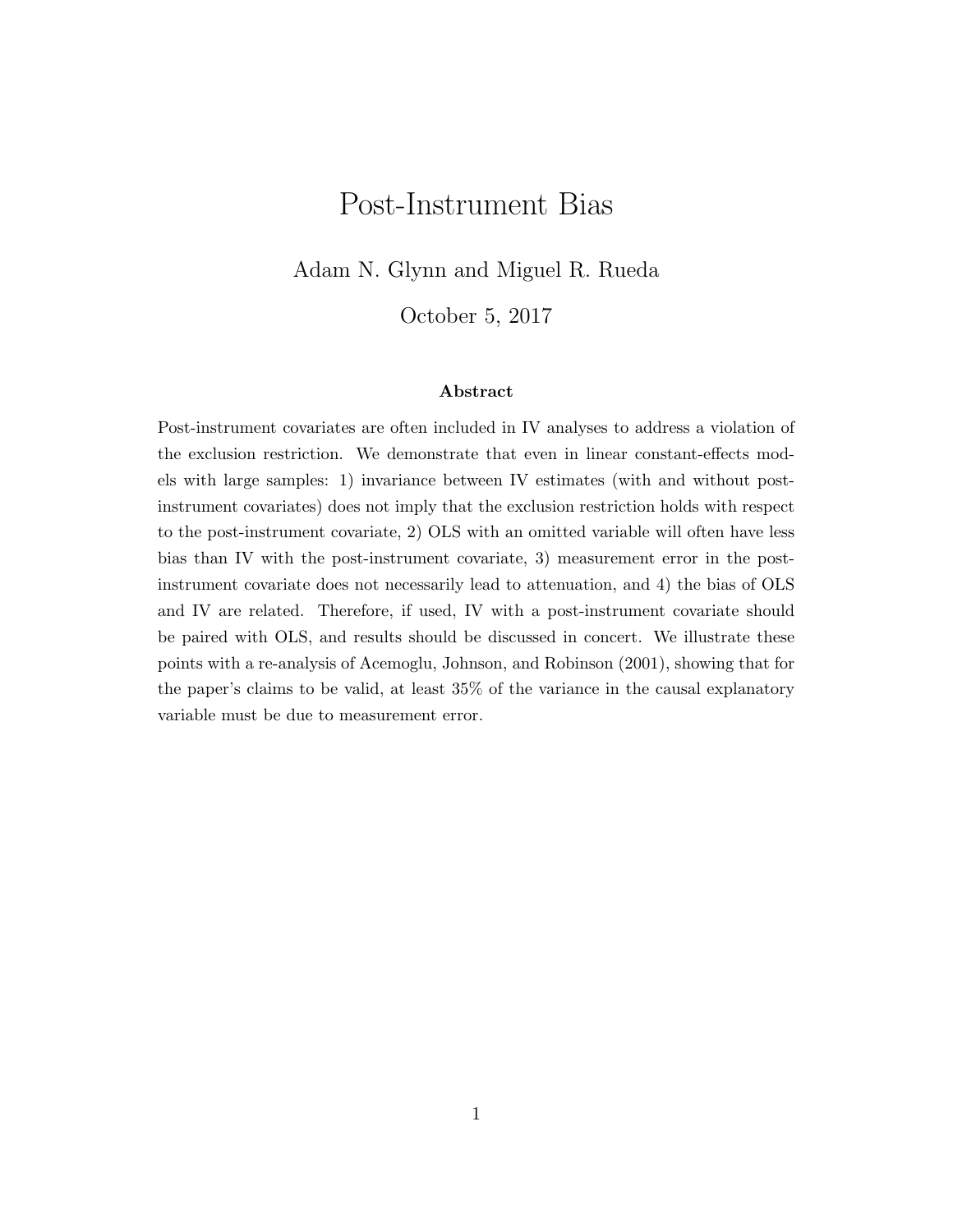### Introduction

Post-instrument covariates are often included in instrumental variables analyses (IV) to justify the exclusion restriction. For example, of the 155 papers using IV published since 2010 in the American Political Science Review, the American Journal of Political Science, and the Journal of Politics, we have identified 29 that use post-instrument covariates to justify the exclusion restriction.<sup>1</sup> Furthermore, an important econometrics textbook seems to advocate the use of this approach (Wooldridge 2010, 94), and the approach was used in one of the most cited social science papers of the last 20 years (Acemoglu, Johnson and Robinson 2001). Because detailed discussion of the exclusion restriction is a relatively recent phenomenon, it is difficult to determine how often post-instrument covariates were used in the past, but if more than  $1/6$  of all IV papers use the technique, this constitutes a very large number of papers in social science journals.

Despite the widespread use of the technique, to our knowledge, formal justification of its use has been limited to Appendix A of Acemoglu, Johnson, and Robinson (2001), which provides a large sample bias formula based on a linear simultaneous equations model with constant effects. In this paper, we use linear constant effects models where bias in the technique is induced either by unmeasured common causes of outcome and the post-instrument covariate or by measurement error in the post-instrument covariate. This approach allows us to compare the bias of this technique to the bias of OLS and IV without the post-instrument covariate.

The next section presents the model with and without measurement error and presents large sample bias formulas for the estimators: IV with the post-instrument covariate, IV without the post-instrument covariate, and OLS. It also presents some general results regarding the comparison of these biases. In particular, we show that even when the violation of the exclusion restriction is due entirely to a measured post-instrument covariate, invariance between IV estimates (with and without this post-instrument covariate) does not imply that the exclusion restriction holds. We also show the IV will have bias at least as large as OLS when 1) the instrument has the same magnitude of effect on the causal variable and the post-instrument covariate and 2) the magnitude of the unmeasured confounding is the same for the causal variable and the post-instrument covariate. This finding implies that the use of a post-instrument covariate essentially turns an experimental study (perhaps a natural experiment) into an observational study. Finally, we provide bias formulas that include the

<sup>&</sup>lt;sup>1</sup>We found that out of the 155 papers using IV, 116 explicitly discussed the exclusion restriction. In 25% of them a covariate was included to address potential violations of the exclusion restriction.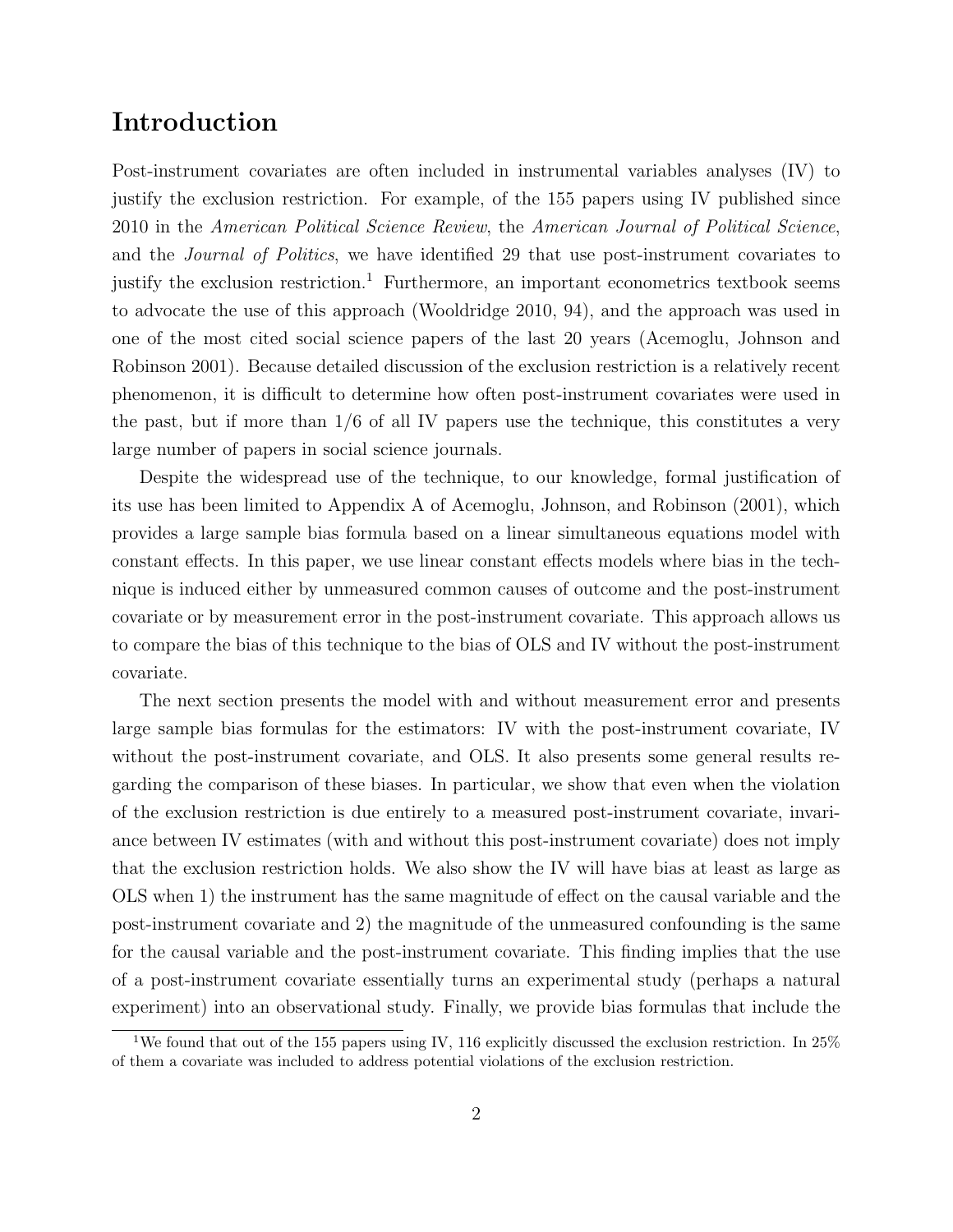effects of measurement error on the causal variable and the post-instrument covariate. These bias formulas show that classical measurement error in the post-instrument covariate does not necessarily lead to attenuation, and relatedly, measurement error makes it difficult to predict the sign of the bias.

The application section presents an illustration of these points by re-analyzing the Acemoglu, Johnson, and Robinson (2001) (AJR from here on) analysis of the effect of protection against expropriation on GDP. We show that our model without measurement error confirms AJRs prediction that an IV estimator with ethnic fractionalization as a post-instrument covariate would be likely to have negative bias due to unmeasured common causes of ethnic fractionalization and GDP. However, we also show that the inclusion of measurement error (for ethnic fractionalization) in the model is likely to result in positive bias. It is uncertain whether this positive bias due to measurement error would outweigh the negative bias due to unmeasured common causes. We also point out that even if we accept AJRs statement of negative bias, the OLS estimate is smaller than the IV estimate, and therefore OLS would also have to have negative bias. As AJR suggest, most unmeasured common causes of expropriation and GDP would lead to positive bias, so any negative bias in the OLS estimator would be due to measurement error in the expropriation variable. We use our measurement error model to show that these combined assumptions imply that at least 35% of the variance in the expropriation variable must be due to measurement error. If we instead take AJRs preferred IV estimate (without inclusion of ethnic fractionalization) as the true value of the effect, then nearly 50% of the variance in the expropriation variable must be due to measurement error. If we additionally allow for some of the potential unmeasured common causes of GDP and expropriation variable suggested by AJR, the percentage of variance in the expropriations variable due to measurement error would need to be greater that 50% in order to rationalize the results.

In the final section, we discuss the implications of these results for practice. We first discuss our result that conditioning on a post-instrument covariate turns an experiment or a natural experiment into an observational study, and we discuss some alternatives to this approach. We next discuss reporting standards that should be upheld when such an observational study is deemed worthwhile. Finally, we highlight the fact that all of the results in this paper are in the context of linear constant effects models. We point readers to literature that addresses exclusion restriction violations in heterogeneous effects models.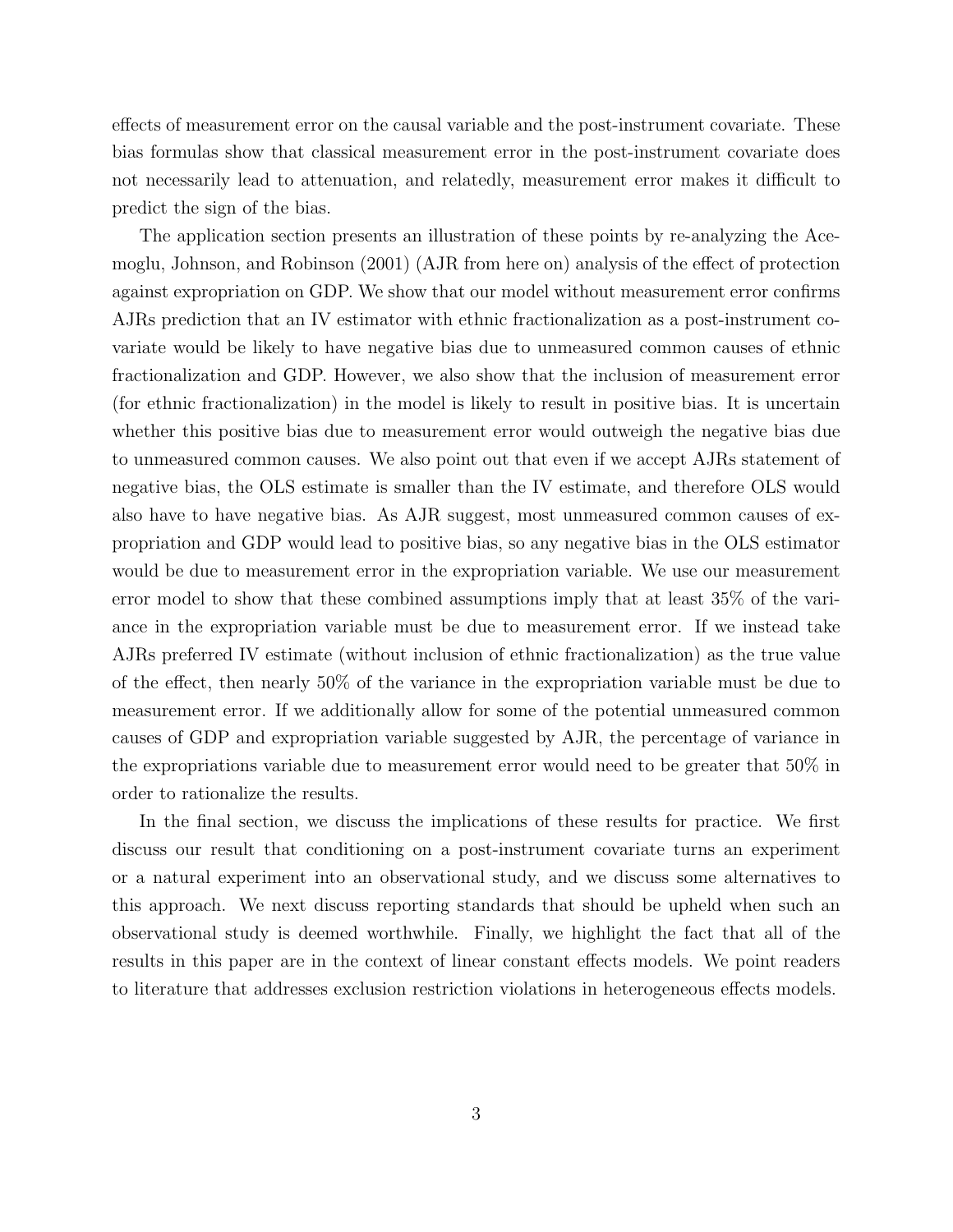### Models for bias formulas and comparison

### Model without measurement error

We are interested in situations in which a researcher wants to estimate the effect of an explanatory variable  $x$  on a dependent variable  $y$  but worries about an unmeasured common cause of x and y, classical measurement error in x. In the simplest linear model case, we have

$$
(1) \t\t y = \beta_0 + \beta_x x + \epsilon_0,
$$

with  $E[\epsilon_0] = 0$  and  $cov(x, \epsilon_0) \neq 0$ .

In order to address this problem, the researcher considers using a variable  $z$  as an instrument. For an instrumental variables (IV) regression to give consistent estimates of  $\beta_x$ , two conditions must hold: the instrument must be related to  $x (\text{cov}(x, z) \neq 0)$  and it must not be related to other determinants of y  $(cov(z, \epsilon_0) = 0)$ . Unfortunately, the researcher is concerned that z violates the second condition, by having an effect on y through  $w$ , an observed variable available to the researcher. Our goal is to determine the consequences of including  $w$  as a control in the IV regression.

To fix ideas, consider an example from Angrist (1990), whose identification strategy has inspired several studies of political attitudes and behaviour (e.g. Bergan 2009; Erickson and Stoker 2011; Davenport 2015). The author is interested in estimating the effect of serving in the Vietnam war on the earnings of men. Angrist notes that men who have a low draft lottery number were more likely to serve in the war and uses functions of this number as instruments of military service in an earnings linear model.

Although, the number that determines draft eligibility is chosen randomly, there could be some concerns about the validity of the exclusion restriction. Those who received a low number in the lottery could have chosen to stay in school to obtain a deferment (Angrist 1990, 330). Alternatively, employers of low number holders could have invested less in training these employees knowing that they were more likely to be drafted (Wooldridge 2010, 94). Both of these situations create a direct link between salaries and lottery numbers, which invalidates the exclusion restriction. If information on job training or education were available, should we control for those variables in the earnings equation? Wooldridge (2010) points out that not doing so would violate the condition  $cov(z, \epsilon_0) = 0$  that is needed for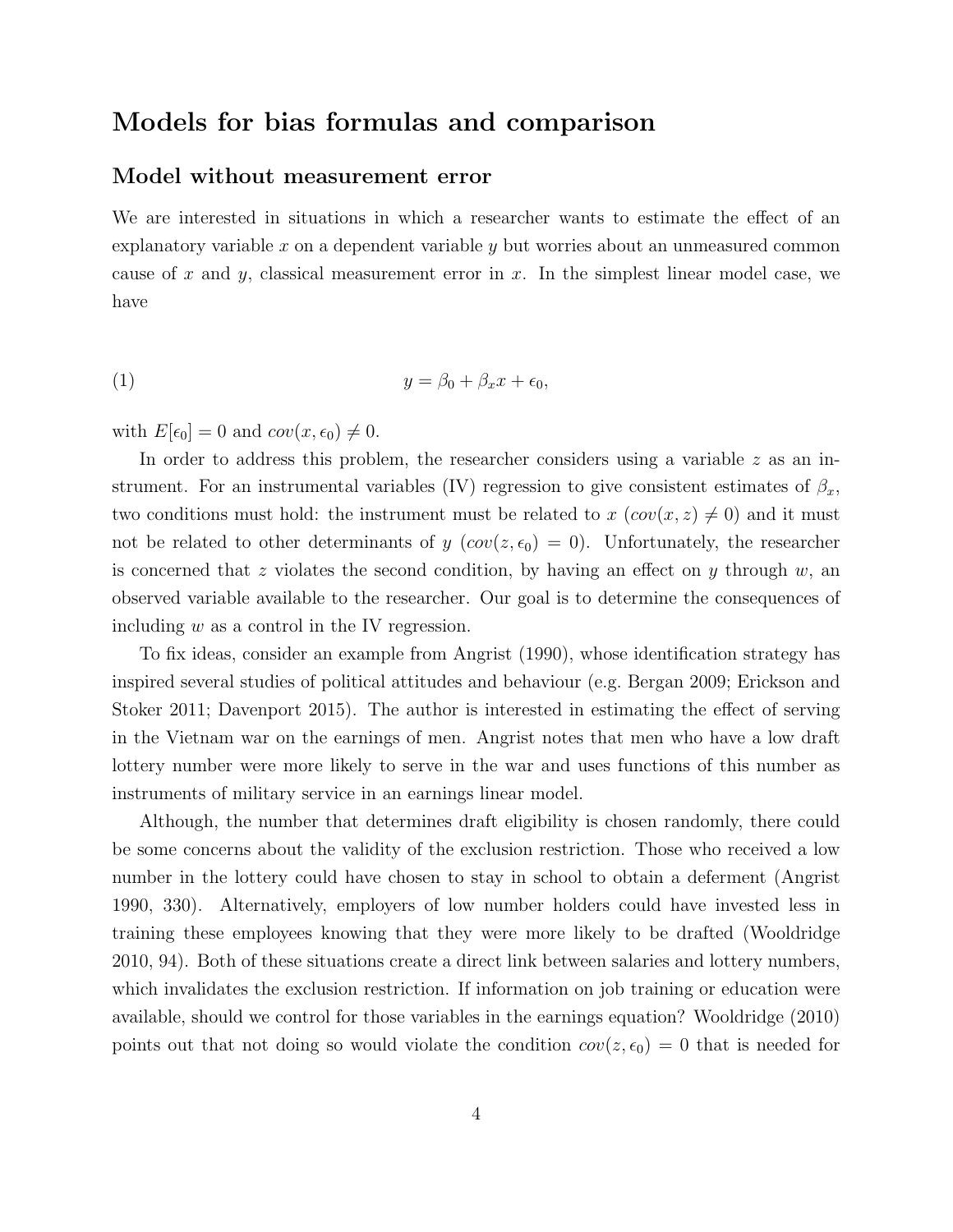consistent estimation of the effect of interest (Wooldridge 2010, 94, 95). Can this justify the inclusion of these variables as additional controls?

As we will see below, the fundamental problem with this approach is the possibility that  $w$ , the variable that captures the direct link between the instrument and the outcome, is itself affected by the error term. This possibility is represented by the dashed arrow from  $\epsilon$  to w in Figure 1, which summarizes the situation of interest. In the previous example, measures of on the job training taken some time after the lottery or educational attainment could take the role of w. Arguably, both of these variables are also influenced by innate ability, parents' levels of education, and other unobserved determinants of income.



Figure 1: Model's graphical representation

In order to asses the relative value of "fixing" the IV estimation by controlling for  $w$ , we also consider as an alternative ordinary least squares (OLS) estimates. The new model for y used in both the fixed IV and the OLS approach is then

$$
y = \beta_0 + \beta_x x + \beta_w w + \epsilon.
$$

There are a couple important observations about the model in Figure 1. First, we do not have an arrow from x to w. If we did, then  $\beta_x$  could not be interpreted as the total effect of x on y. Second, while we do have an arrow from  $w$  to x, this could be replaced with an unmeasured common cause of  $x$  and  $w$  without changing the results that follow.

#### Results without measurement error

Let  $\sigma_i$  denote the standard deviation of variable i and  $\rho_{ij}$  denote the correlation between variables i and j, where  $i, j \in \{w, x, y, z\}$ . The next result allows us to compare the probability limits of the estimates of  $\beta_x$ .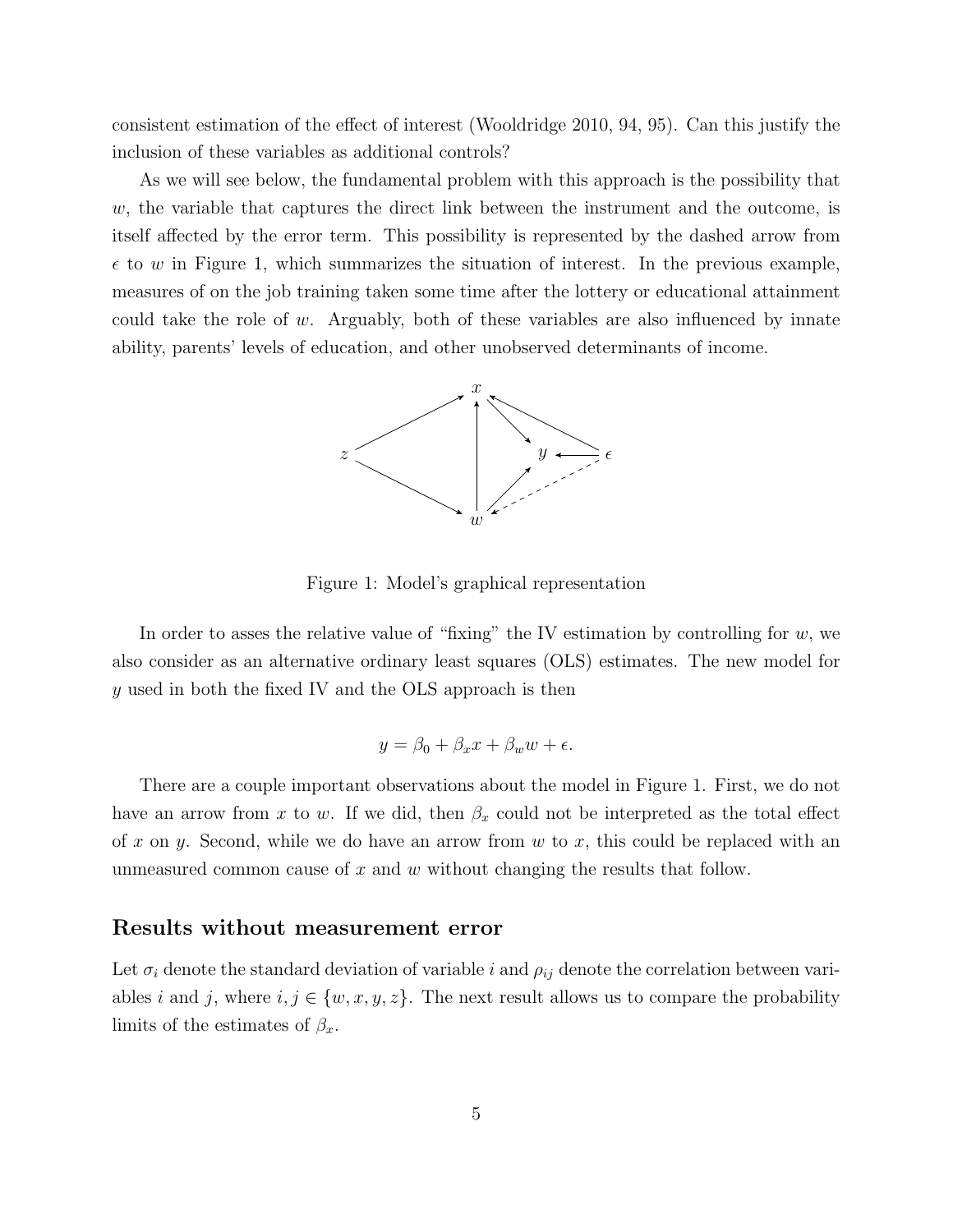**Proposition 1.** The probability limits of IV estimates of  $\beta_x$  with and without w and the OLS estimates with w for the model in Figure 1 are:

$$
plim \hat{\beta}_x^{IVno w} = \beta_x + \frac{\sigma_w \rho_{zw} \beta_w}{\sigma_x \rho_{zx}},
$$
  
\n
$$
plim \hat{\beta}_x^{IV w} = \beta_x - \frac{\sigma_{\epsilon} \rho_{zw} \rho_{w\epsilon}}{\sigma_x (\rho_{zx} - \rho_{xw} \rho_{zw})},
$$
  
\n
$$
plim \hat{\beta}_x^{OLS w} = \beta_x + \frac{\sigma_{\epsilon} (\rho_{xe} - \rho_{xw} \rho_{w\epsilon})}{\sigma_x (1 - \rho_{xw}^2)}.
$$

The result indicates that there are two conditions that make  $\hat{\beta}_x^{IV}$ <sup>w</sup> consistent for  $\beta_x$ : if w and  $\epsilon$  are uncorrelated, or if w and z are uncorrelated. The first of these is hypothetically possible. The second is ruled out by the assumption that the instrument is related to the dependent variable through  $w$ . The result shows that if  $w$  is affected by the error, it is possible to obtain worse estimates by running an IV regression even when the instrument is not related to y through different channels than  $x$  and  $w$ . Notice also, that many of the parameters of these bias terms can be estimated with data. In fact, the only parameters that cannot be estimated are  $\beta_w$ ,  $\sigma_{\epsilon}$ ,  $\rho_{x\epsilon}$ , and  $\rho_{w\epsilon}$ . Furthermore,  $\sigma_{\epsilon}$  appears in the numerator of the bias terms that include  $w$ , so in order to assess relative bias of these two estimators, one only need to provide a statement about the relative values of  $\rho_{x\epsilon}$  and  $\rho_{w\epsilon}$ . Knowledge of the sign of these correlations and the fact that they are in the interval  $[-1, 1]$  can also provide the researcher with the ability to determine bounds for the relative biases.

Even in the absence of a particular data set, we can say some things about the relative size of these bias terms. First, when the scaled effect of w on y equals the negative of the scaled confounding of w and y, the plim of the IV without w will equal the plim of the IV with  $w$ .

Corollary 1. If 
$$
\frac{\sigma_w \beta_w}{\rho_{zx}} = -\frac{\sigma_{\epsilon} \rho_{w\epsilon}}{(\rho_{zx} - \rho_{xw}\rho_{zw})}
$$
, then plim  $\hat{\beta}_x^{IVn\sigma} = \rho \lim \hat{\beta}_x^{IVw}$ .

Importantly, it is possible for these plims to be equal with  $\rho_{zw} \neq 0$  and  $\beta_w \neq 0$ , and therefore it is possible for IV with and without  $w$  to produce similar estimates, even when there is an exclusion restriction violation through w.

Second, consider the simple case where  $|\rho_{x\epsilon}| = |\rho_{w\epsilon}|$  and  $|\rho_{zx}| = |\rho_{zw}|$ , and where we remove any arrows between  $x$  and  $w$ , the first condition states that confounding is equally bad for x and w, and the second condition would hold if z is an equally strong instrument for  $x$  and  $w$ . We obtain the following result:

Corollary 2. If  $|\rho_{xe}| = |\rho_{we}|$  and  $|\rho_{zx}| = |\rho_{zw}|$  then  $|Bias(\widehat{\beta}_x^{OLS})| \leq |Bias(\widehat{\beta}_x^{IV})|$ .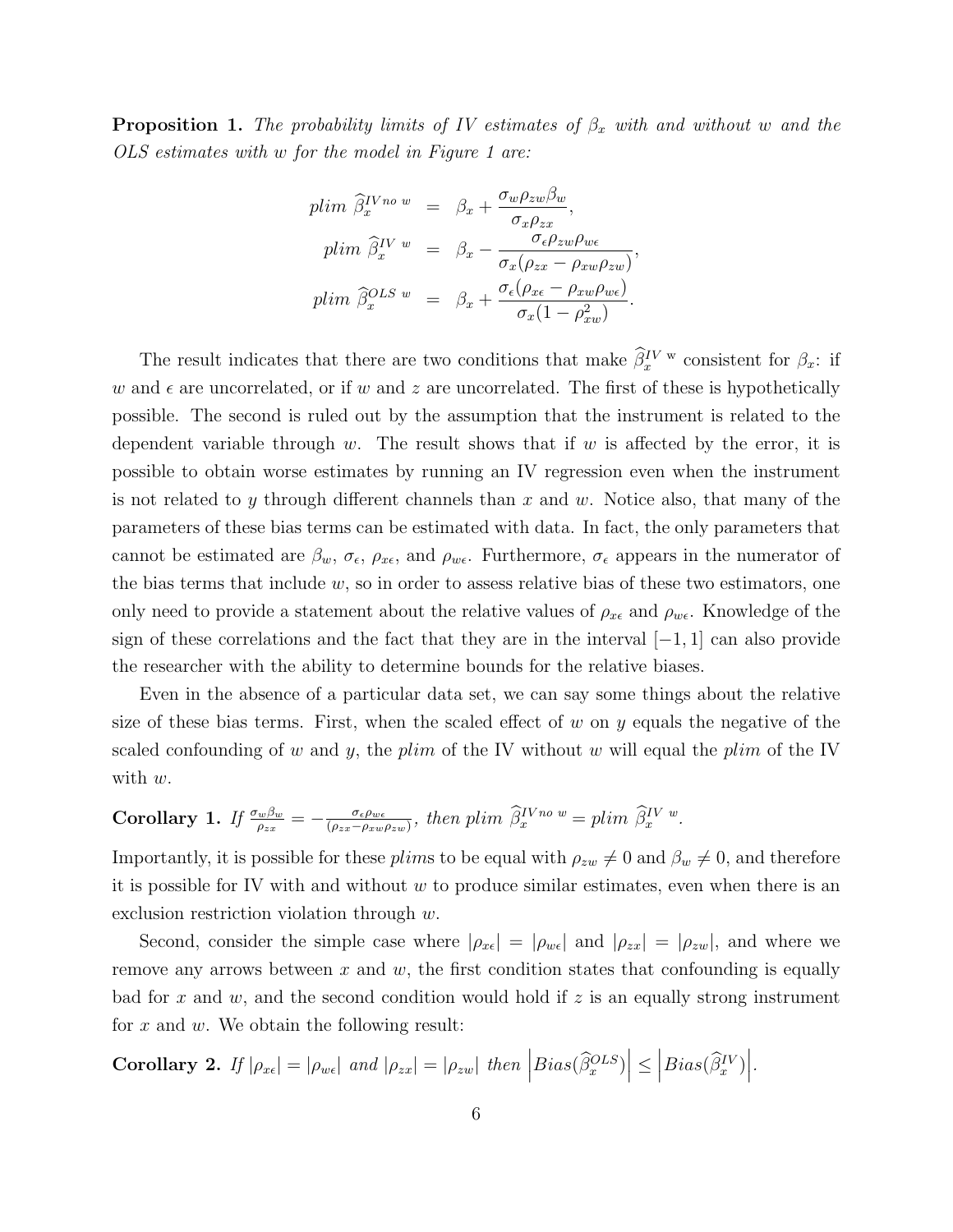This result implies that OLS has less large-sample bias than IV with a post-instrument covariate when x and w are similar in the sense described above. Therefore, in order for IV with a post-instrument covariate to be preferred to OLS, one would need to estimate  $\rho_{zx}$ and  $\rho_{zw}$ , and then argue that  $\rho_{w\epsilon}$  was sufficiently small vis-a-vis  $\rho_{x\epsilon}$ . We have never seen such an analysis conducted. Additionally, what this result makes clear is that IV with a post-instrument covariate is in the same class of methods as OLS with a potentially omitted variable, and therefore should be considered a type of observational study.

#### Measurement error

In this section we explore situations in which measurement error affects the explanatory variables  $x$  and  $w$  while maintaining all other relationships between variables as described by the model in Figure 1. In particular,

(2) 
$$
\begin{aligned}\n\tilde{x} &= x + u_x \\
\tilde{w} &= w + u_w,\n\end{aligned}
$$

where the tilde denotes observed variables, and  $u_x$  and  $u_w$  are zero-mean measurement errors of x and w with variances  $\sigma_{u_x}^2$  and  $\sigma_{u_w}^2$ . We focus on the case of classical measurement error, in which the measurement errors are not related to the true value of the explanatory variables  $(E[xu_x] = E[wu_w] = E[wu_x] = E[xu_w] = 0$ . We further assume that the measurement error terms are not correlated with the error term in the population model,  $\epsilon$ , the instrument, z, nor each other  $(E[u_xu_w] = E[u_x \epsilon] = E[u_w \epsilon] = E[zu_w] = E[zu_x] = 0$ .

It is well known that instrumental variables regression with a valid instrument (one that satisfies  $E[zx] \neq 0$  and  $E[z\epsilon_0] = E[zu_x] = 0$  can give us consistent estimates of  $\beta_x$  with a population model (1) even when we only observe  $\tilde{x}$ . We are now interested in studying the question of how the IV estimates perform when there is a violation of the exclusion restriction and we control for an additional variable  $\tilde{w}$  that captures the alternative link (other than through  $x$ ) between the instrument and the outcome. The following proposition gives expressions characterizing large sample bias of such approach.

**Proposition 2.** The probability limits of IV and OLS estimates of  $\beta_x$  including  $\tilde{w}$  when

- 1. Explanatory variables are measured with error according to (2),
- 2. Measurement errors are not correlated with true values of explanatory variables,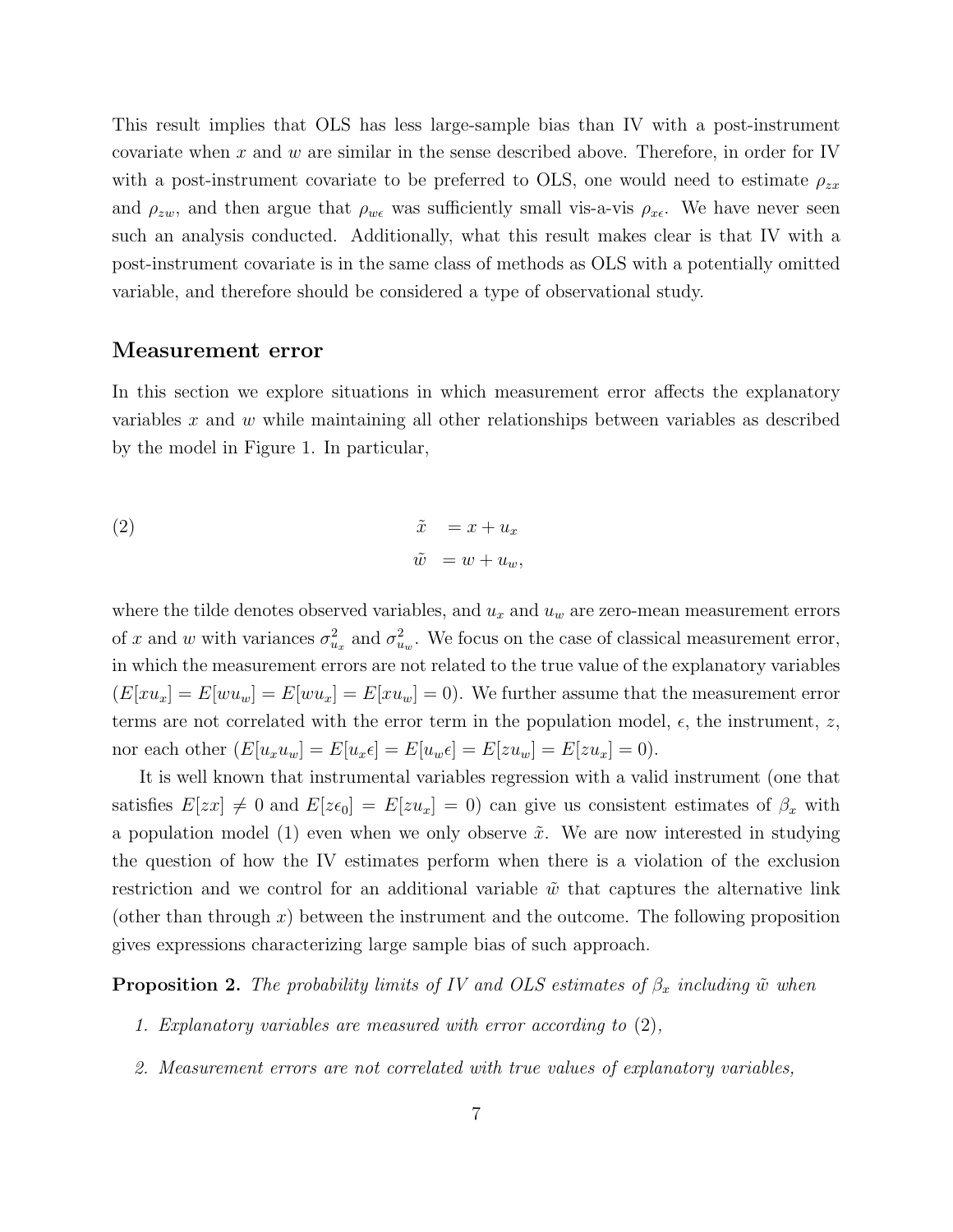- 3. Measurement errors are not correlated with the instrument, error term,  $\epsilon$ , nor each other, and
- 4. All other variable relationships are as described by the model in Figure 1

are:

$$
plim \ \hat{\beta}_x^{OLS \ w} = \beta_x \left( 1 - \frac{\sigma_{u_x}^2}{\sigma_{\tilde{x}}^2 (1 - \rho_{\tilde{x}\tilde{w}}^2)} \right) + \frac{\sigma_{\epsilon} (\rho_{\tilde{x}\epsilon} - \rho_{\tilde{x}\tilde{w}} \rho_{\tilde{w}\epsilon})}{\sigma_{\tilde{x}} (1 - \rho_{\tilde{x}\tilde{w}}^2)} + \frac{\sigma_{u_w}^2 \rho_{\tilde{x}\tilde{w}} \beta_w}{\sigma_{\tilde{x}} \sigma_{\tilde{w}} (1 - \rho_{\tilde{x}\tilde{w}}^2)},
$$
  
\n
$$
plim \ \hat{\beta}_x^{IV \ w} = \beta_x + \frac{\sigma_{u_w}^2 \rho_{z\tilde{w}} \beta_w}{\sigma_{\tilde{x}} \sigma_{\tilde{w}} (\rho_{z\tilde{x}} - \rho_{\tilde{x}\tilde{w}} \rho_{z\tilde{w}})} - \frac{\sigma_{\epsilon} \rho_{z\tilde{w}} \rho_{\tilde{w}\epsilon}}{\sigma_{\tilde{x}} (\rho_{z\tilde{x}} - \rho_{\tilde{x}\tilde{w}} \rho_{z\tilde{w}})}.
$$

Note that, when using OLS, the estimate is not going to be necessarily biased towards zero as in the typical case of classical measurement error when  $\tilde{w}$  is not included.<sup>2</sup> We also see that including  $\tilde{w}$  in the instrumental variable regression, adds a term in the bias expression that is proportional to the variance of the measurement error of  $w$  and to its effect on the outcome. Note that the sign of this term depends on  $\beta_w$  and not  $\beta_x$ , hence unlike with OLS, including  $\tilde{w}$  in the analysis will not necessarily bias the IV estimate toward zero. This indicates that a researcher trying to address a potential violation of the exclusion restriction by adding a regressor should not only be concerned about potential unmeasured common causes of y and w (or reverse causality), but also about measurement error in the added regressor. In the next section we discuss how these results can be used in an applied setting.

### Illustrative Application

AJR are interested in estimating the effects of institutions on economic performance. Their dependent variable, y, is GDP per capita in 1995. Their main explanatory variable,  $x$ , is an index of protection against expropriation. As discussed in their article, an analysis based on OLS regressions is unlikely to give accurate estimates of the effect of institutions on GDP per capita, since: 1) it is difficult to account for all common causes of institutions and economic performance, 2) there is the possibility that economic performance can determine the ability

$$
plim \ \widehat{\beta}_x^{OLS} = \beta_x \left( 1 - \frac{\sigma_{u_x}^2}{\sigma_{\tilde{x}}^2} \right) = \beta_x \left( \frac{\sigma_x^2}{\sigma_x^2 + \sigma_{u_x}^2} \right)
$$

.

<sup>2</sup> In that case the relevant expression is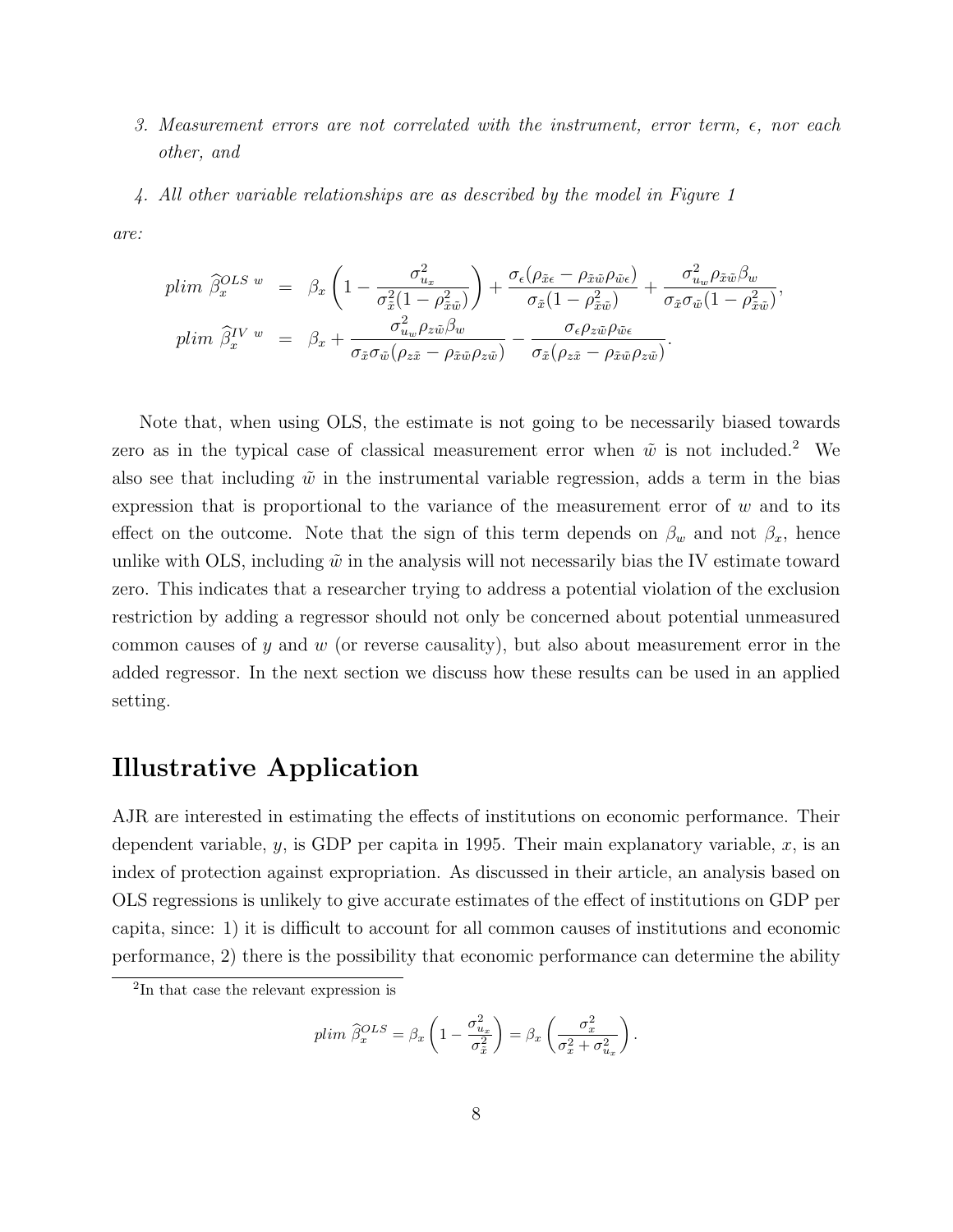|                                                                         | OLS            |      |                 |  |
|-------------------------------------------------------------------------|----------------|------|-----------------|--|
| Explanatory variables                                                   | (1)            | (2)  | (3)             |  |
| Protection against expropriation<br>Ethnolinguistic fragmentation       | 0.46<br>$-1.3$ | 0.94 | 0.74<br>$-1.02$ |  |
| <i>First stage results</i><br>Log European settler mortality<br>$-0.71$ |                |      | -0.64           |  |

Table 1: Estimates of the Effects of Institutions on Economic Performance

Column (1) corresponds to Model (7) Table 6 Panel C in AJR, column (2) corresponds to Model (1) Table 4 Panels A and B in AJR, and column (3) corresponds to Model (7) from Table 6 Panels A and B in AJR.

of governments to protect property rights, and 3) the index against expropriation is measured with error and cannot capture all institutional arrangements that lead to property right protection and subsequent economic prosperity. To address these issues, AJR propose as an instrument of the index of expropriation the mortality rates of settlers in the colonization period, z. AJR argue that in places were Europeans faced higher mortality rates, Europeans could not settle and were more likely to impose extractive economic institutions on the native population—the majority in those places. Institutional persistence explains why this instrument would still explain variation in current indexes of expropriation.

AJR are aware of potential violations of the exclusion restriction and their paper presents as robustness tests a number of results in which they include as controls variables that provide alternative links between the settler mortality rate and GDP per capita (other than through economic institutions). To illustrate how to apply our results, we consider AJR's estimates from Tables 4 and 6 and Appendix A and focus on the regressions which include as a control a measure of ethnolinguistic fragmentation, which takes the role of w. AJR point out that ethnolinguistic fragmentation can be considered endogenous in a GDP per capita regression, which makes it a good candidate for this illustration.<sup>3</sup> Table 1 reproduces their relevant results here.

Using their data, we compute  $\rho_{zw}$  finding it positive and  $\rho_{z\tilde{x}} - \rho_{\tilde{x}\tilde{w}}\rho_{z\tilde{w}}$ , which is negative.<sup>4</sup>

<sup>3</sup>Unlike many papers that add post-instrument controls, AJR's report OLS estimates as well as IV results for all specifications, discuss whether the added regressors can be correlated to the error term in the main model, and make available their data for replication.

<sup>&</sup>lt;sup>4</sup>The computed values of these correlations and standard deviations are:  $\rho_{\tilde{x}\tilde{w}} = -0.22, \rho_{z\tilde{w}} = 0.49, \rho_{z\tilde{x}} =$  $-0.52, \sigma_{\tilde{x}} = 1.47, \sigma_{\tilde{w}} = 0.32$ , which imply  $\rho_{z\tilde{x}} - \rho_{\tilde{x}\tilde{w}}\rho_{z\tilde{w}} = -0.41$ .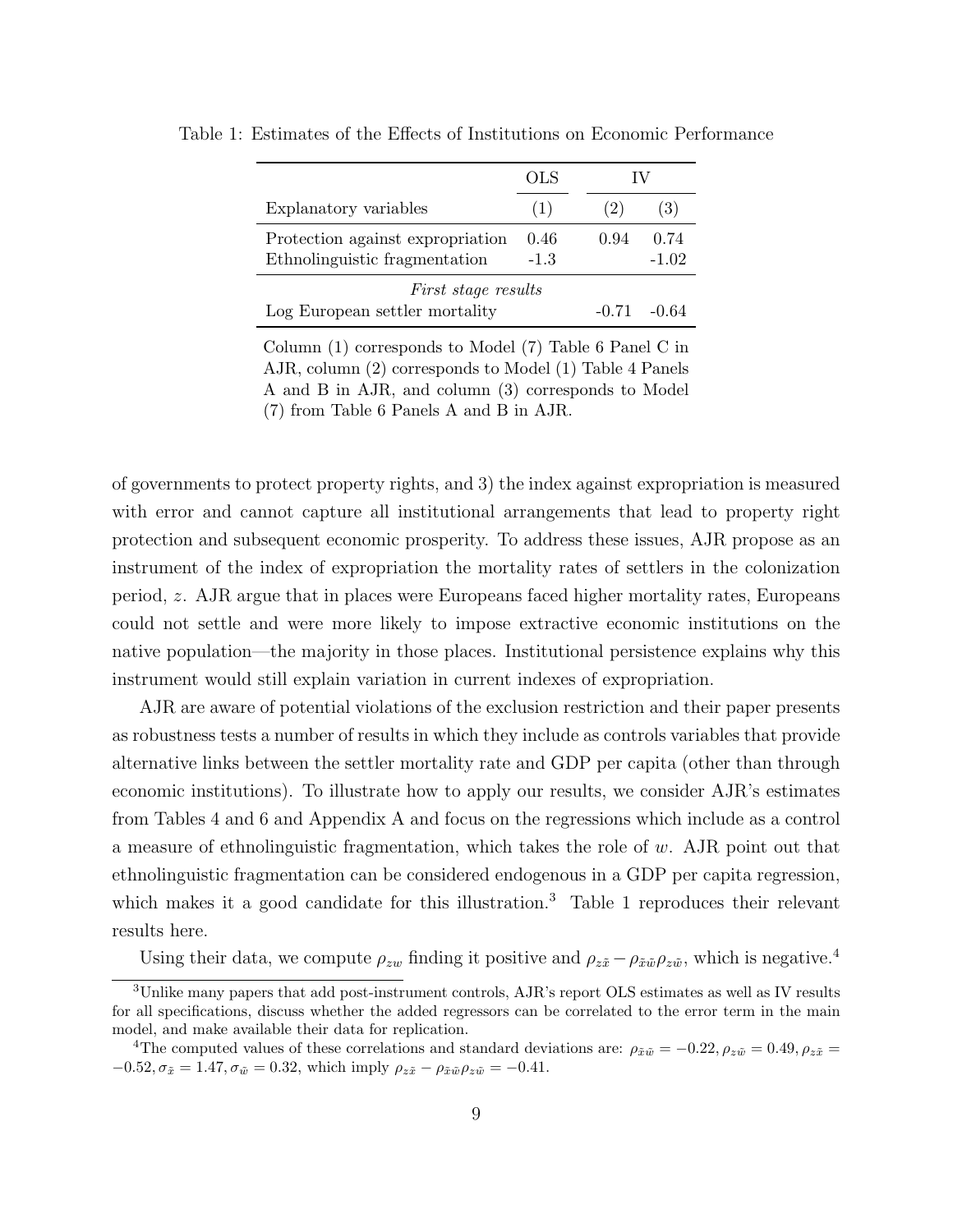Therefore, if we assume, as in AJR, that  $\rho_{\tilde{w}\epsilon}$   $< 0$  and that there is no measurement error in the added regressor ( $\sigma_{u_w} = 0$ ), Proposition 2 concurs with the AJR analysis that the instrumental variables analysis that includes ethnolinguistic fragmentation should have negative bias.<sup>5</sup> However, if we allow for the possibility of measurement error in ethnolinguistic fragmentation, then this result is not so straightforward. We see from Proposition 2 that we will still get negative bias from the third term of the plim for the IV estimate with  $\tilde{w}$ . However, if we also believe that ethnolinguistic fragmentation has a negative effect on GDP ( $\beta_w < 0$ ), then the second term of this *plim* will be positive. This means that the overall sign of the large sample bias will depend on the relative magnitudes of the effect  $(\beta_w)$ , the confounding  $(\rho_{w\epsilon})$ , and the measurement error  $(\sigma_{u_w}^2)$ .

Our results that account for measurement error also allows us to relate the previous observations to the bias in OLS and to explain possible sources of differences between OLS and IV estimates. First note in Table 1 that AJR's OLS estimate of the effect of institutions is smaller than the IV estimate that conditions on ethnic fractionalization and also that of the model that does not include this variable as an additional regressor. The only explanation AJR give for negative bias in OLS is the result of attenuation bias in the OLS estimates caused by measurement error in the institutions variable. Using Proposition 2, we examine under what conditions measurement error in the institution variable is consistent with those differences. An inspection of the plim for OLS in Proposition 2 together with our computed correlations, indicates that the third term in that expression is positive. Moreover, the second term in the expression of the plim for OLS is likely positive as well, since  $\rho_{\tilde{x}\epsilon}$  will be positive and possibly larger than  $\rho_{\tilde{x}\tilde{w}} \cdot \rho_{\tilde{w}\tilde{e}}$  (we estimate  $\rho_{\tilde{x}\tilde{w}} = -0.22$ ). What would be the minimum variance in the measurement error of the institutional variable that is consistent with the observed differences between the OLS and IV estimates?

To answer that question, we set the two last terms in the expression of the *plim* for OLS (which are likely positive as described above) to zero. We then use the AJR IV estimate in the model that includes ethnolinguistic fragmentation in place of  $\beta_x$  and solve for  $\sigma_{u_x}^2$  to obtain 0.77. This means that, given that the overall variance of the institutions variable is the sum of the true variance and the measurement error variance, measurement error must account for at least 35% ( $\approx \frac{0.77}{1.47^2}$ ) of the variation in the observed institutions variable to rationalize the observed difference between IV and the OLS estimates. Clearly, we could have chosen a different estimate of  $\beta_x$  to compute that minimum measurement error variance. If we use

<sup>5</sup>Their analysis of the effects of including an endogenous regressor, unlike ours, assumes the main explanatory variable of interest to be strictly exogenous.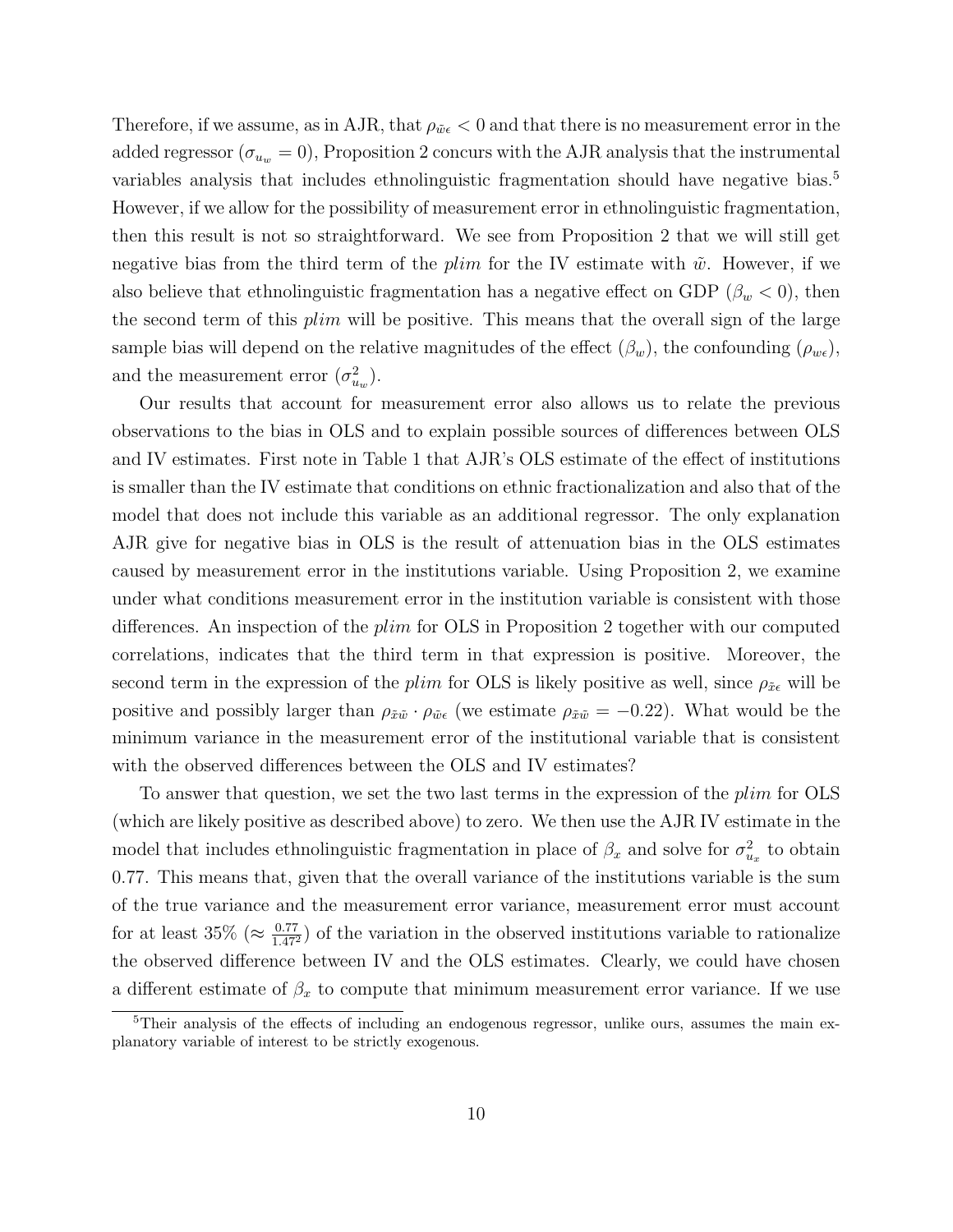instead AJR's baseline estimate of 0.91, the measurement error in the institutions variable must make up nearly  $50\%$  ( $\approx \frac{1.05}{1.47^2}$ ) of the total variance. These observations indicate that for classical measurement error to account for an OLS estimate in our model as small as the one obtained by AJR, such measurement error has to be quite large.

It is important to note that the previous analysis relies on assumptions highlighted in Proposition 2 that are inline with classical measurement error. Other assumptions regarding correlations of measurement errors and the explanatory variables and error  $\epsilon$  have the potential to affect these observations. We do believe, however, that this assumptions provide a first step to analyze this application in a way that is consistent with reasonable scenarios for the situation of interest as well as with AJRs own assumptions.

## Discussion and conclusion

Instrumental variables regression methods allow researchers to address estimation challenges like unobserved heterogeneity, classical measurement error, and reverse causality. As many have pointed out (e.g. Bartels 1991; Sovey and Green 2011), whether the method delivers accurate results depends on the tenability of its assumptions. Here, we have studied one way in which researchers have dealt with potential violations of the exclusion restriction. We find that although it is possible for researchers to fix violations of the exclusion restriction or provide robustness by controlling for additional variables, doing so requires a number of assumptions. When these do not hold, the IV estimates can be worse than what the researcher would obtain running an OLS regression.

Our findings have a number of implications for practice. First, even when the linear constant effects model is used, the inclusion of a post-instrument covariate requires a number of strong theoretical claims, and therefore, researchers may want to use an alternative approach. One approach is to focus on the estimated effect of the instrument which will not be invalidated by an exclusion restriction violation. In many cases, the effect of the instrument (sometimes known as the intent-to-treat effect in experimental studies) will have some theoretical or policy relevance, and therefore when the IV analysis is questionable, this effect should be emphasized. Another approach is to conduct a sensitivity analysis with respect to the exclusion restriction (e.g. see Conley, Hansen and Rossi (2012)), as it is possible that results will be robust to violations of the exclusion restriction.

Second, if conditioning on post-instrument covariates is conducted, the results should be discussed in a manner similar to other observational studies. Measurement error and unmea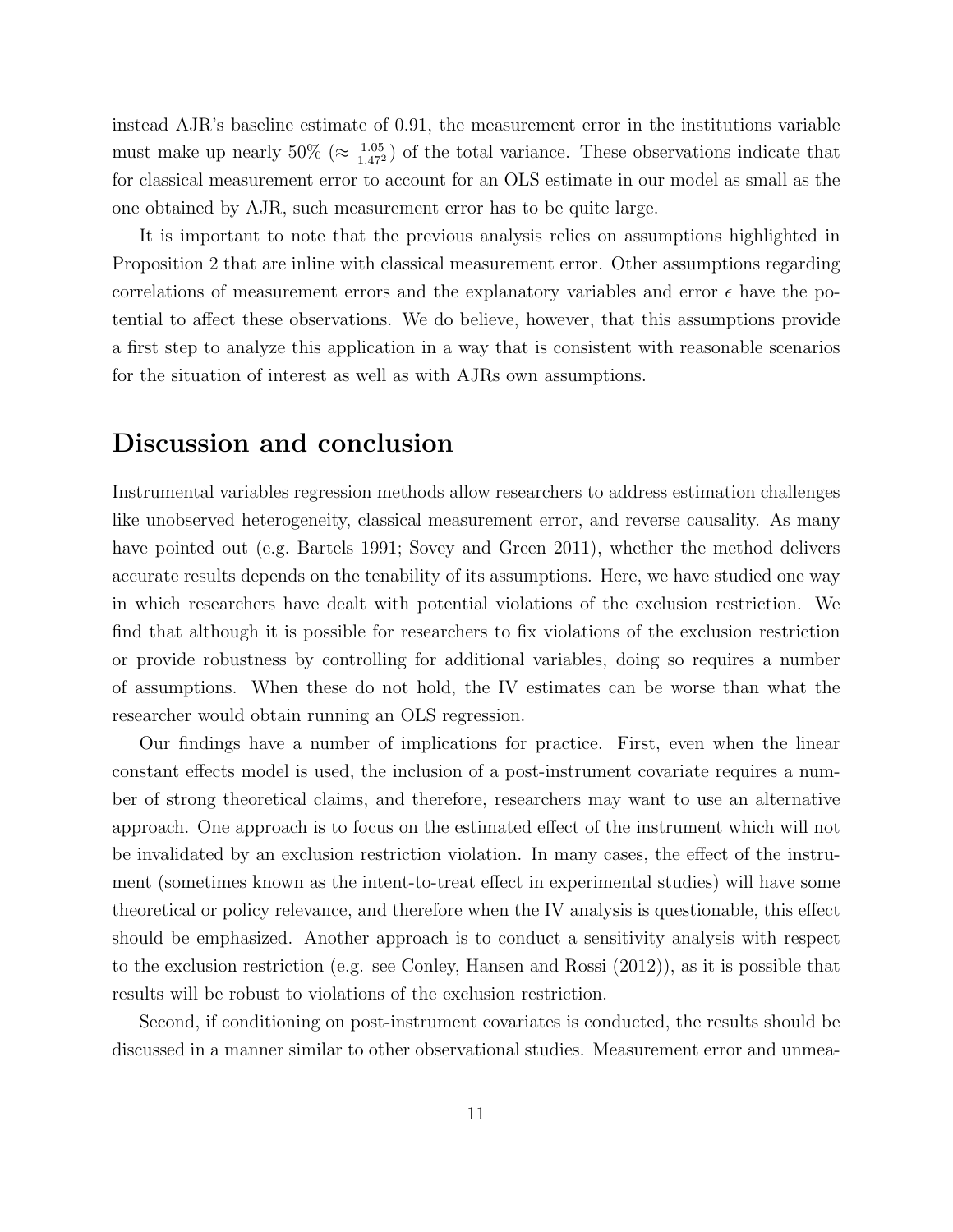sured common causes need to be discussed. Additionally, the corresponding OLS analysis (or analogous selection on observables analysis) should be reported and the measurement error and unmeasured common causes in both approaches should be discussed in concert. The formulas presented in this paper should help with this discussion.

Finally, we note that the entirety of this paper relies on the linear constant effects model. If the constant effects model is not a reasonable approximation, then there are many potential parameters of interest from an instrumental variables analysis (Imbens et al. 2014), and assessment of exclusion restriction violations becomes more complicated. Flores and Flores-Lagunes (2013) and Mealli and Pacini (2013) provide some strategies in this context and also surveys of the literature.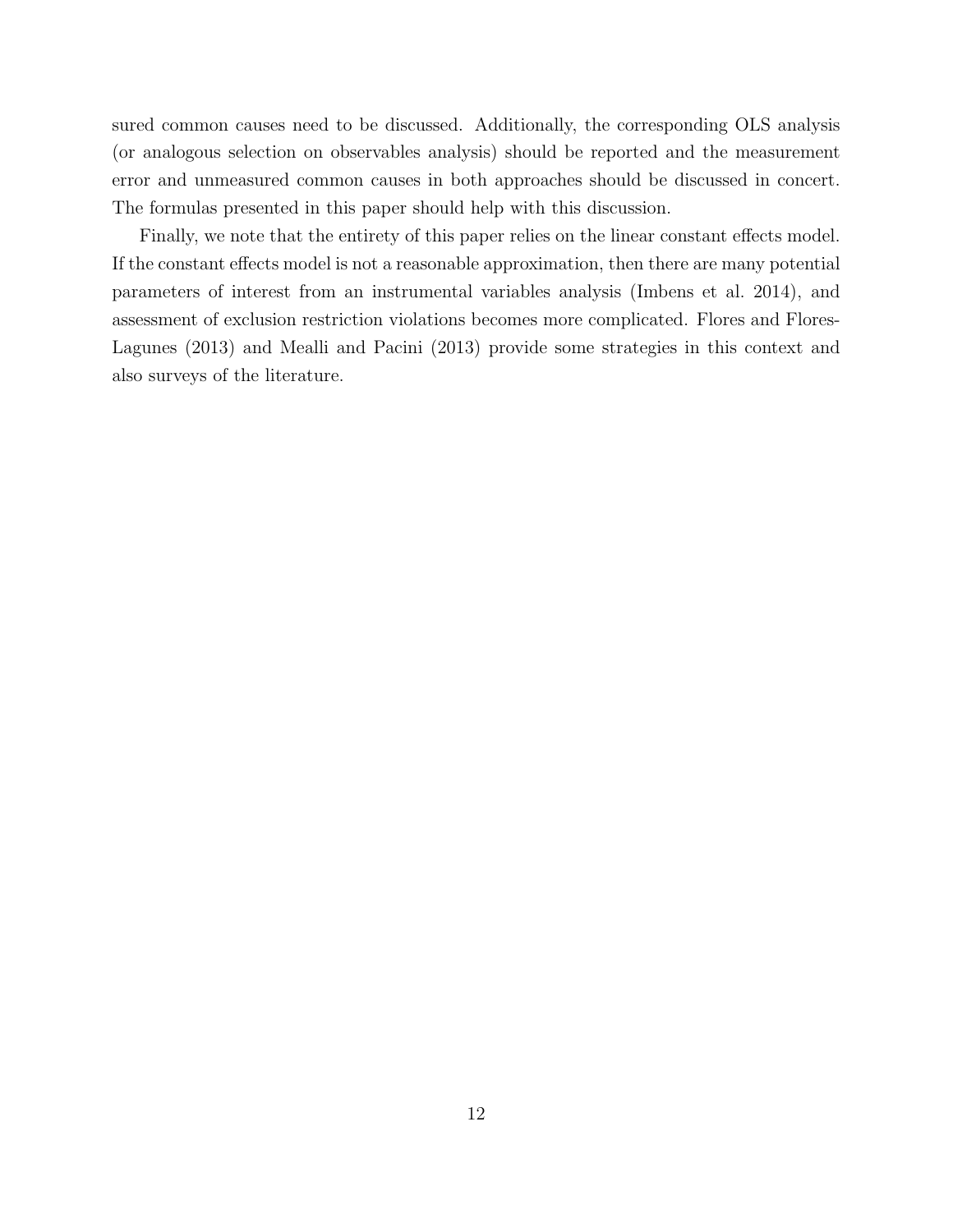## References

- Acemoglu, Daron, Simon Johnson and James A. Robinson. 2001. "The Colonial Origins of Comparative Development: An Empirical Investigation." The American Economic Review  $91(5):1369-1401.$
- Angrist, Joshua D. 1990. "Lifetime Earnings and the Vietnam Era Draft Lottery: Evidence from Social Security Administrative Records." The American Economic Review 80(3):313– 336.
- Bartels, Larry. 1991. "Instrumental and 'Quasi Instrumental' variables." American Journal of Political Science 35(3):777–800.
- Bergan, Daniel E. 2009. "The Draft Lottery and Attitudes Towards the Vietnam War." Public Opinion Quarterly 73(2):379–384.
- Conley, Timothy G, Christian B Hansen and Peter E Rossi. 2012. "Plausibly exogenous." Review of Economics and Statistics 94(1):260–272.
- Davenport, Tiffany C. 2015. "Policy-induced Risk and Responsive Participation: The Effect of a Son's Conscription Risk on the Voting Behavior of his Parents." American Journal of Political Science 59(1):225–241.
- Erickson, Robert and Laura Stoker. 2011. "Caught in the Draft: The Effects of Vietnam Draft Lottery Status on Political Attitudes." American Political Science Review 105(2):221–237.
- Flores, Carlos A and Alfonso Flores-Lagunes. 2013. "Partial identification of local average treatment effects with an invalid instrument." Journal of Business  $\mathscr$  Economic Statistics 31(4):534–545.
- Giles, David E.A. 1984. "Instrumental Variables Regressions Involving Seasonal Data." Economic Letters 14:339–343.
- Imbens, Guido W et al. 2014. "Instrumental Variables: An Econometrician?s Perspective." Statistical Science 29(3):323–358.
- Mealli, Fabrizia and Barbara Pacini. 2013. "Using secondary outcomes to sharpen inference in randomized experiments with noncompliance." Journal of the American Statistical Association 108(503):1120–1131.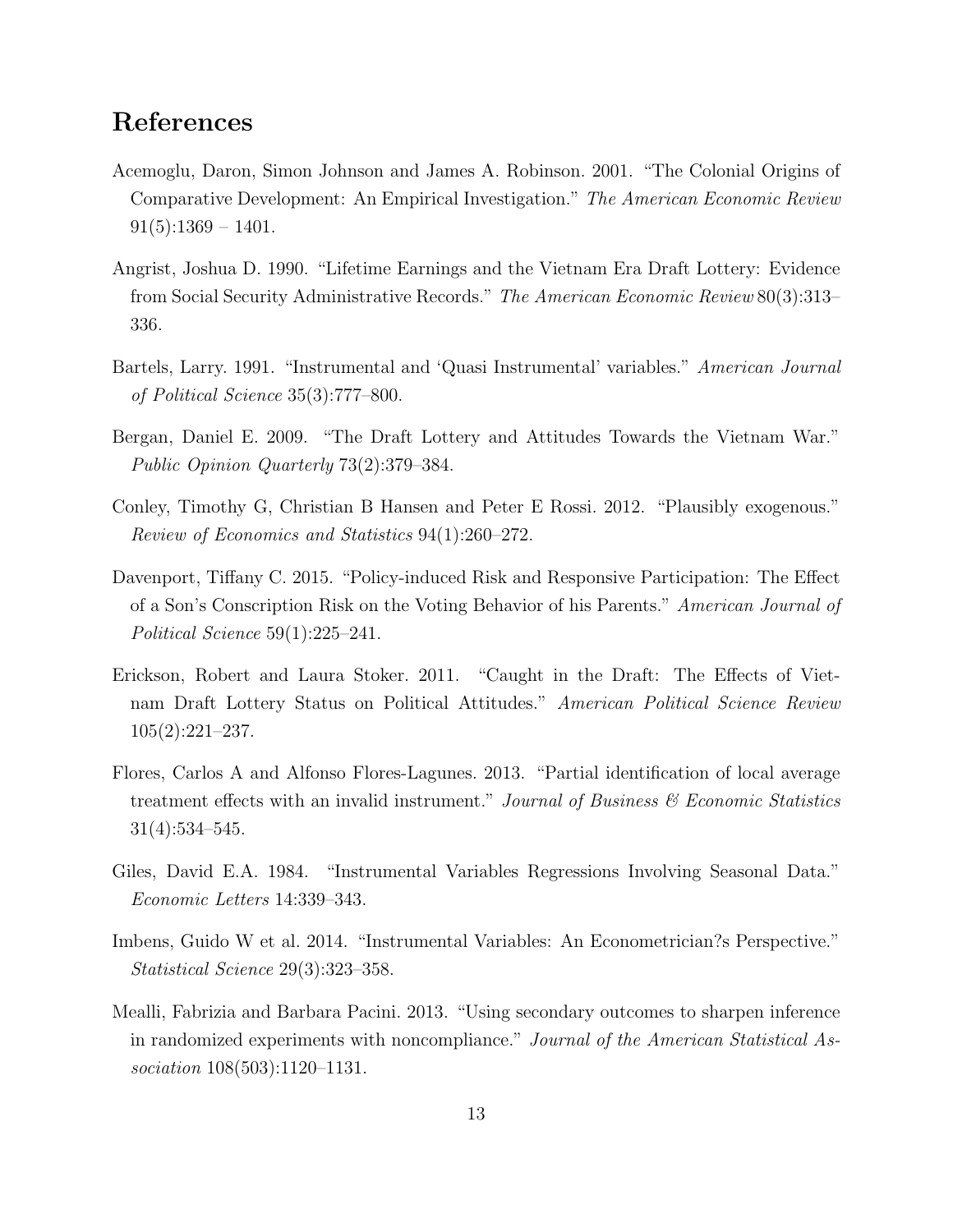- Sovey, Allison J. and Donald P. Green. 2011. "Instrumental Variables Estimation in Political Science: A Readers' Guide." American Journal of Political Science 55(1):188-200.
- Wooldridge, Jeffrey M. 2010. Econometric Analysis of Cross Section and Panel Data. Cambridge, MA: The MIT Press.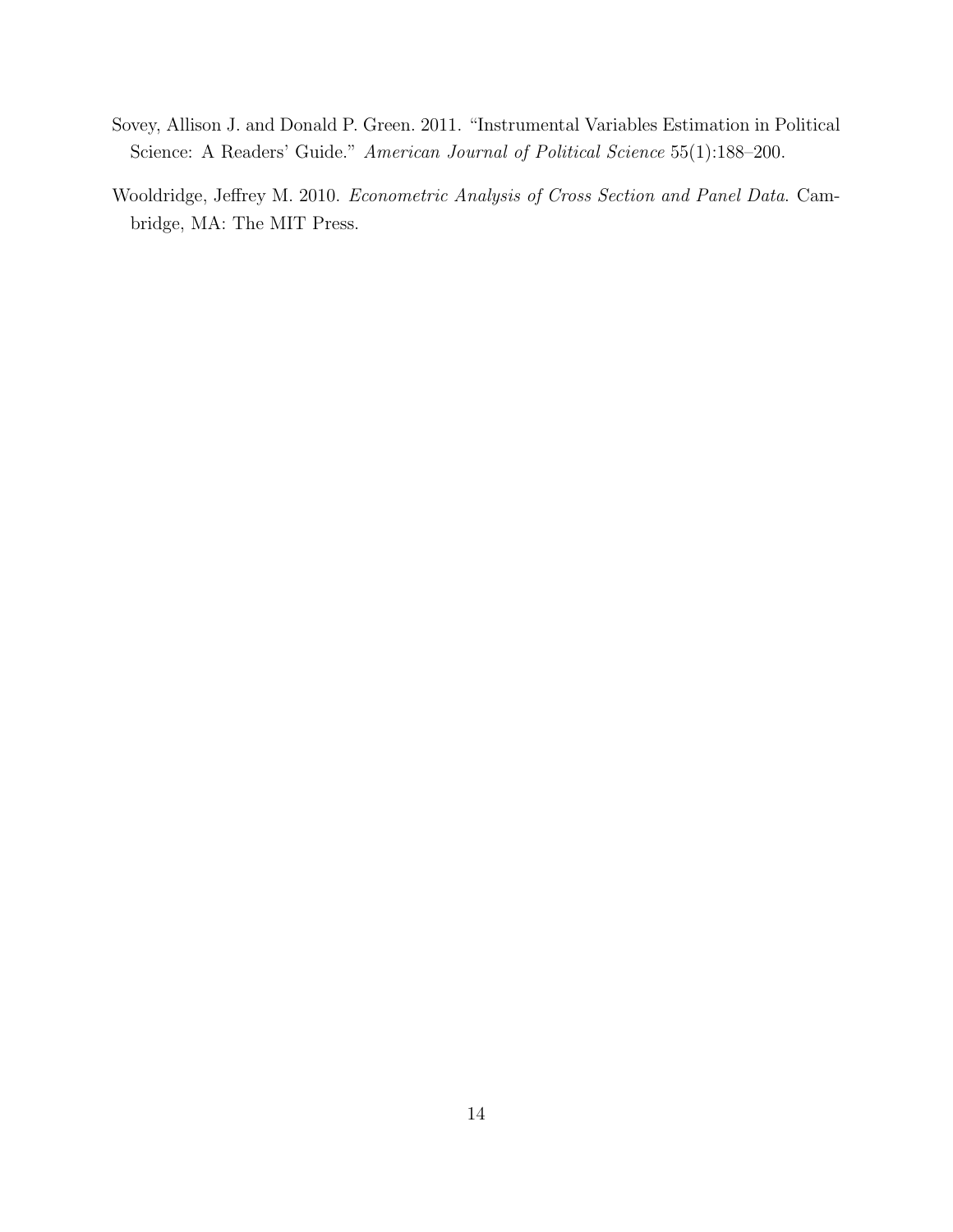# Derivations

Proof of Proposition 1. Assume that all variables have mean zero.<sup>6</sup> We start by writing the expression of the probability limit of  $\widehat{\beta}^{OLS}$  in matrix notation,

$$
plim \ \widehat{\beta}^{OLS} = \left[ \begin{array}{c} \beta_x \\ \beta_w \end{array} \right] + E \left[ \begin{array}{cc} x^2 & xw \\ xw & w^2 \end{array} \right]^{-1} E \left[ \begin{array}{c} x\epsilon \\ w\epsilon \end{array} \right].
$$

After computing the inverse of the variance-covariance matrix, we have

$$
plim \ \hat{\beta}_x^{OLS} = \beta_x + \frac{E[w^2]E[x\epsilon] - E[xw]E[w\epsilon]}{E[x^2]E[w^2] - E[xw]^2}
$$

$$
= \beta_x + \frac{E[w^2]E[x\epsilon] - E[xw]E[w\epsilon]}{\sigma_x^2 \sigma_w^2 (1 - \rho_{xw}^2)}
$$

$$
= \beta_x + \frac{\sigma_w^2 \sigma_x \sigma_\epsilon (\rho_{x\epsilon} - \rho_{xw}\rho_{w\epsilon})}{\sigma_x^2 \sigma_w^2 (1 - \rho_{xw}^2)}
$$

$$
= \beta_x + \frac{\sigma_\epsilon (\rho_{x\epsilon} - \rho_{xw}\rho_{w\epsilon})}{\sigma_x (1 - \rho_{xw}^2)}.
$$

Similarly for the  $plim \hat{\beta}^{IV}$ ,

 $6$ This is without loss of generality, as shown by Giles (1984).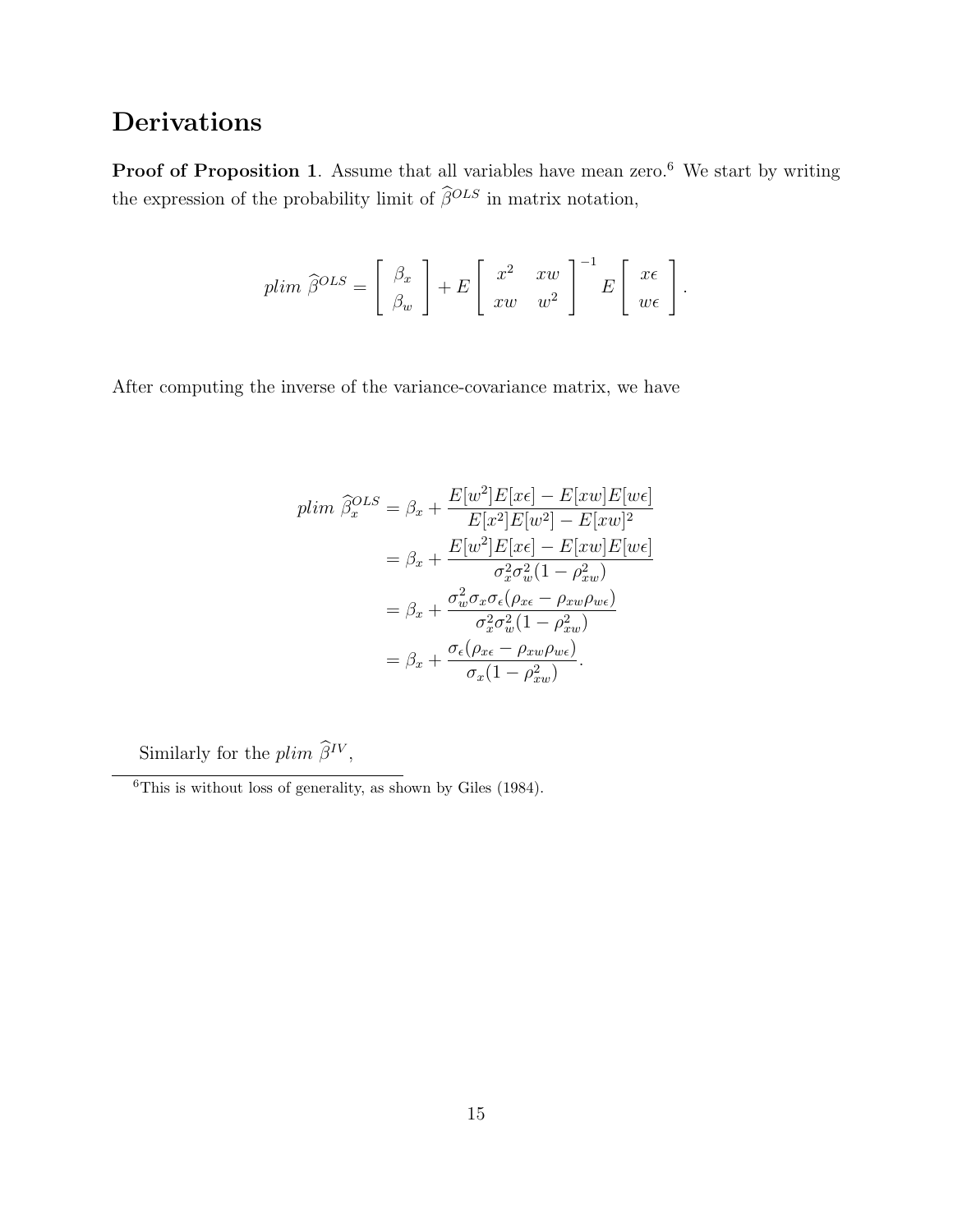$$
plim \ \hat{\beta}^{IV} = \begin{bmatrix} \beta_x \\ \beta_w \end{bmatrix} + E \begin{bmatrix} zx & zw \\ xw & w^2 \end{bmatrix}^{-1} E \begin{bmatrix} z\epsilon \\ w\epsilon \end{bmatrix}
$$
  
\n
$$
plim \ \hat{\beta}_x^{IV} = \beta_x + \frac{E[w^2]E[z\epsilon] - E[zw]E[w\epsilon]}{E[zx]E[w^2] - E[zw]E[xw]}
$$
  
\n
$$
= \beta_x + \frac{-E[zw]E[w\epsilon]}{\sigma_x \sigma_w^2 \sigma_z (\rho_{zx} - \rho_{xw}\rho_{zw})}
$$
  
\n
$$
= \beta_x + \frac{-\sigma_w^2 \sigma_z \sigma_{\epsilon} \rho_{zw} \rho_{w\epsilon}}{\sigma_x \sigma_w^2 \sigma_z (\rho_{zx} - \rho_{xw}\rho_{zw})}
$$
  
\n
$$
= \beta_x + \frac{-\sigma_{\epsilon} \rho_{zw} \rho_{w\epsilon}}{\sigma_x (\rho_{zx} - \rho_{xw}\rho_{zw})},
$$

where we used the fact that  $E[z\epsilon] = 0$ . Finally for the plim  $\widehat{\beta}^{IVnow}$ ,

$$
plim \ \hat{\beta}^{IVnow} = \left[ \beta_x \right] + E \left[ zx \right]^{-1} E \left[ z \epsilon_0 \right]
$$
  
\n
$$
plim \ \hat{\beta}_x^{IVnow} = \beta_x + \frac{E[z \epsilon_0]}{E[zx]}
$$
  
\n
$$
= \beta_x + \frac{E[z(\beta_w w + \epsilon)]}{E[zx]}
$$
  
\n
$$
= \beta_x + \frac{E[z\beta_w w]}{E[zx]}
$$
  
\n
$$
= \beta_x + \frac{\beta_w \sigma_z \sigma_w \rho_{zw}}{\sigma_z \sigma_x \rho_{zx}}
$$
  
\n
$$
= \beta_x + \frac{\beta_w \sigma_w \rho_{zw}}{\sigma_x \rho_{zx}}
$$

where we used the fact that  $E[z\epsilon] = 0.$ 

**Proof of Corollary 2.** First we examine the case  $\rho_{x\epsilon} = \rho_{w\epsilon}$  and  $\rho_{zx} = \rho_{zw}$ . The OLS and IV biases are

$$
\left| Bias(\widehat{\beta}_x^{OLS})\right| = \left|\frac{\sigma_{\epsilon}\rho_{w\epsilon}}{\sigma_x(1+\rho_{xw})}\right|,
$$

$$
\left| Bias(\widehat{\beta}_x^{IV})\right| = \left|\frac{\sigma_{\epsilon}\rho_{w\epsilon}}{\sigma_x(1-\rho_{xw})}\right|.
$$

 $\Box$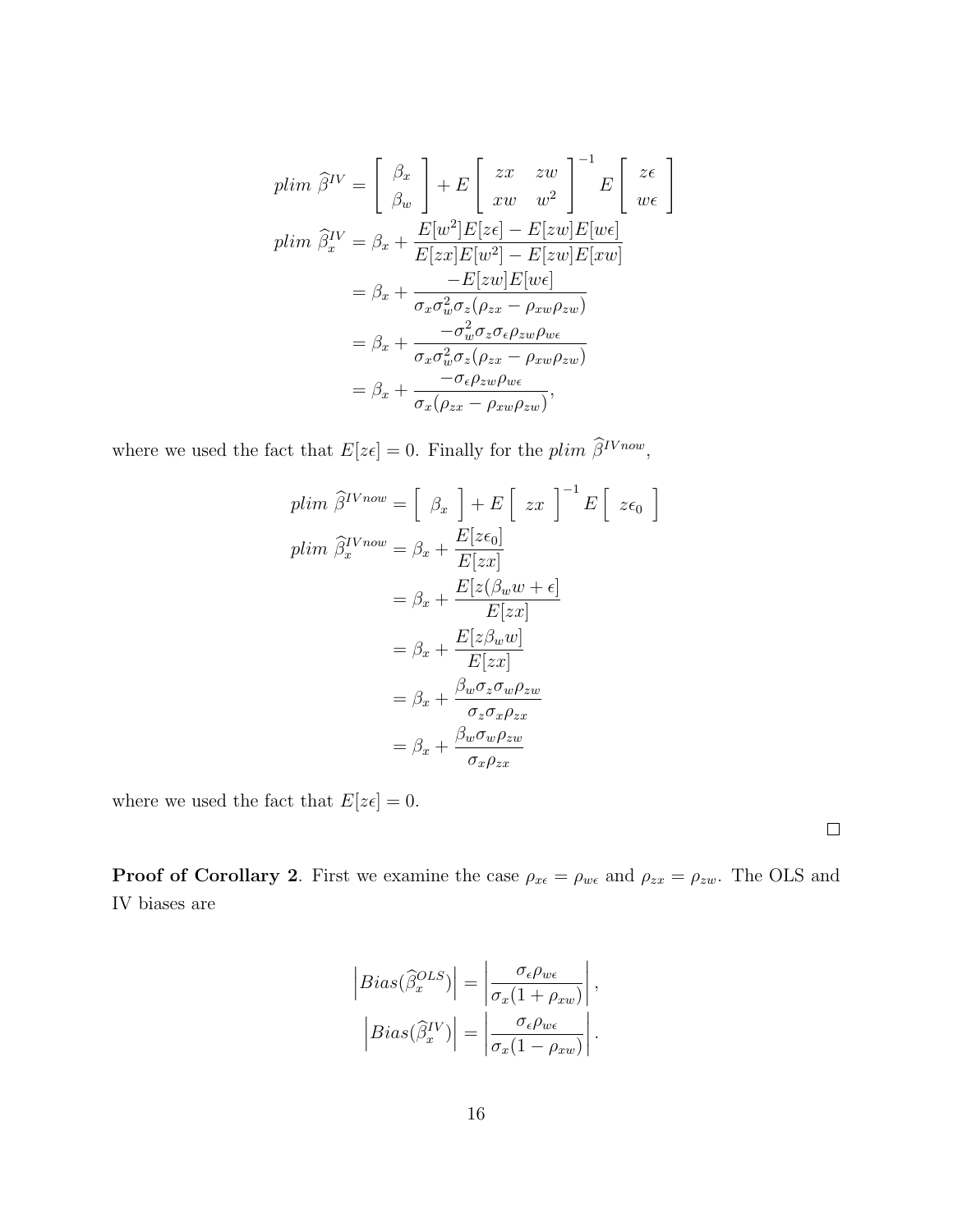Note that  $\rho_{xw} = \rho_{zx} \cdot \rho_{zw} > 0$ , and so  $\left| Bias(\widehat{\beta}_x^{OLS}) \right|$  $\langle \left| Bias(\widehat{\beta}_{x}^{IV}) \right|$ .

Consider the case  $\rho_{x\epsilon} = \rho_{w\epsilon}$  and  $\rho_{zx} = -\rho_{zw}$ . The OLS and IV biases are the same

$$
\left| Bias(\widehat{\beta}_x^{OLS})\right| = \left| Bias(\widehat{\beta}_x^{IV})\right| = \left| \frac{\sigma_{\epsilon} \rho_{w\epsilon}}{\sigma_x (1 + \rho_{xw})} \right|
$$

.

.

Similarly, if  $\rho_{x\epsilon} = -\rho_{w\epsilon}$  and  $\rho_{zx} = \rho_{zw}$ , we have

$$
\left| Bias(\widehat{\beta}_x^{OLS})\right| = \left| Bias(\widehat{\beta}_x^{IV})\right| = \left| \frac{\sigma_{\epsilon} \rho_{w\epsilon}}{\sigma_x (1 - \rho_{xw})} \right|
$$

Finally, if  $\rho_{x\epsilon} = -\rho_{w\epsilon}$  and  $\rho_{zx} = -\rho_{zw}$ ,  $\rho_{xw} = \rho_{zx} \cdot \rho_{zw} < 0$  and

$$
\left| Bias(\widehat{\beta}_x^{OLS})\right| = \left|\frac{\sigma_{\epsilon}\rho_{w\epsilon}}{\sigma_x(1-\rho_{xw})}\right|,
$$

$$
\left| Bias(\widehat{\beta}_x^{IV})\right| = \left|\frac{\sigma_{\epsilon}\rho_{w\epsilon}}{\sigma_x(1+\rho_{xw})}\right|,
$$

giving us the same strict inequality of the first case.

Proof of Proposition 2. We start by writing the expression of the probability limit of  $\widehat{\beta}^{OLS}$  in matrix notation as before,

$$
plim \ \hat{\beta}^{OLS} = \begin{bmatrix} \beta_x \\ \beta_w \end{bmatrix} + E \begin{bmatrix} \tilde{x}^2 & \tilde{x}\tilde{w} \\ \tilde{x}\tilde{w} & \tilde{w}^2 \end{bmatrix}^{-1} E \begin{bmatrix} \tilde{x}(-u_x\beta_x - u_w\beta_w + \epsilon) \\ \tilde{w}(-u_x\beta_x - u_w\beta_w + \epsilon) \end{bmatrix},
$$

where we used the fact that  $y = (\tilde{x} - u_x)\beta_x + (\tilde{w} - u_w)\beta_w + \epsilon$ . After computing the inverse of the variance-covariance matrix, we have

 $\Box$